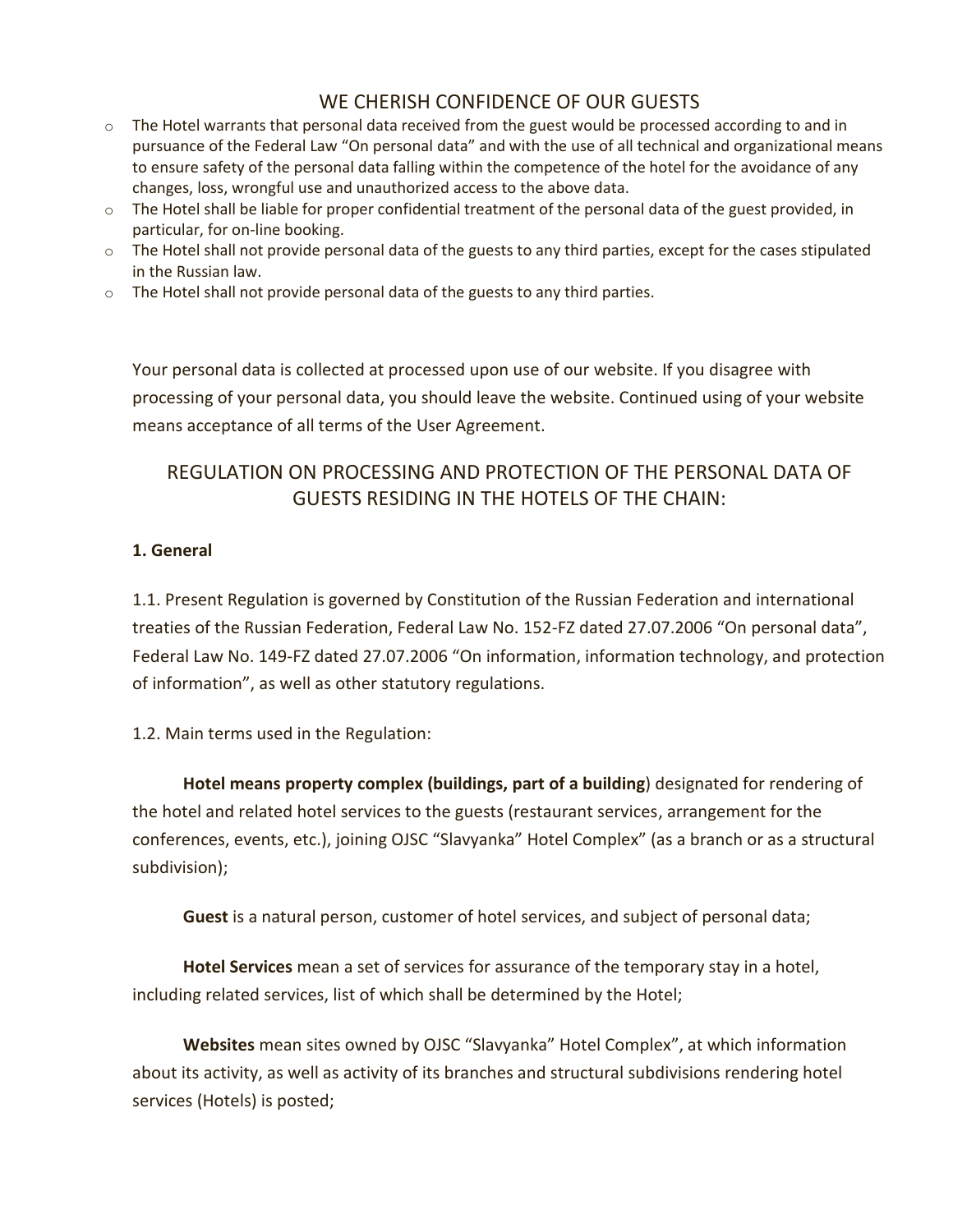**Personal Data** means any information directly or indirectly related to specific natural person (subject of personal data);

**Operator** means OJSC "Slavyanka" Hotel Complex", including its branches, which solely or jointly with other persons organizes and/or performs processing of the personal data, content of the processed personal data, and actions (operations) performed with such personal data;

**Processing of Personal Data** means any action (operation) or a set of actions (operations) performed with the use of automation means or without the use of such means with personal data, including collection, recording, systematization, accumulation, storage, clarification (updating, amendment), extraction, use, transfer (distribution, provision, access), depersonalization, blocking, deletion, and destruction of the personal data;

**Distribution of the Personal Data** means actions aimed at disclosure of the personal data to the undefined number of persons;

**Use of Personal Data** means actions (operations) with personal data performed by the operator for taking of decisions or for performance of other actions resulting in legal consequences for the subject of personal data or other persons or otherwise affecting the rights and freedoms of the subject of personal data or other persons;

**Confidentiality of Personal Data** means obligation of the operator or other person entitled to access the personal data mot to allow distribution of such personal data without consent of the subject of personal data or without other legal grounds for doing so;

**Blocking of Personal Data** means suspension of processing of the personal data (except for the cases when processing is required for clarification of the personal data);

**Destruction of the Personal Data** means any actions resulting in inability to restore content of the personal data in information system of the personal data and/or resulting in destruction of the tangible media of such personal data;

**Depersonalization of the Personal Data** means actions making it impossible to determine ownership of such personal data by specific subject thereof without the use of additional information.

1.3. Present Regulation establishes the procedure for processing of the personal data of Guests provided with all range of hotel services.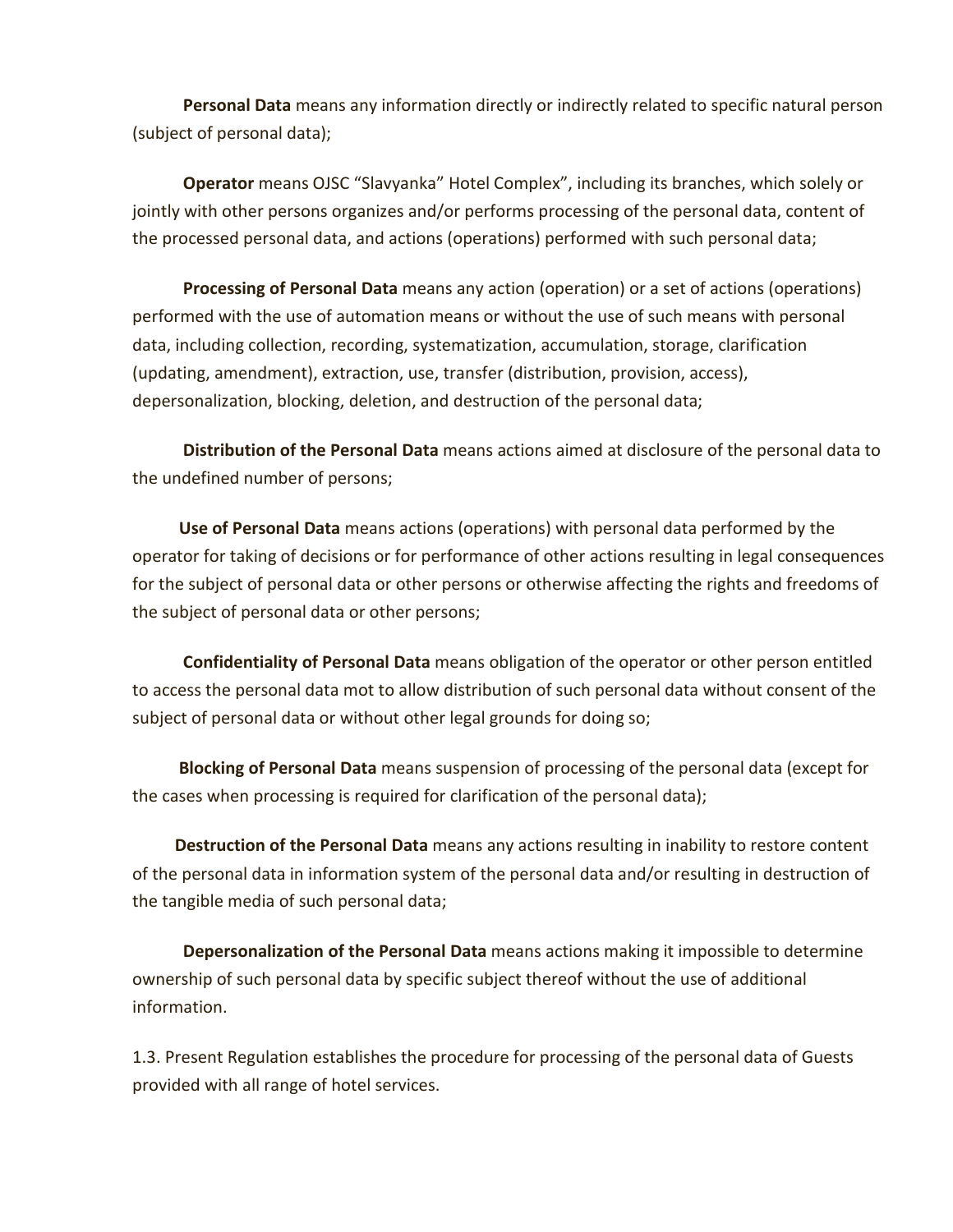1.4. Purpose of present Regulation is protection of the rights and freedoms of a person and citizen at processing of his/her personal data.

1.5. Personal data is processed in pursuance of the contract for provision of the services for stay or temporary stay entered into with the Guest. The Hotel collects data only to the extent required for achievement of the above purpose.

1.6. Personal data may not be used for causing any material and moral damage to citizens, to challenge realization of the rights and freedoms of the citizens of the Russian Federation.

1.7. Present Regulation is approved by the General Director (authorized representative) and is binding on all officers provided with access to personal data of the Guests.

## **2. Content and Reception of Personal Data of the Guests**

2.1. Personal data collected and processed by the Hotel include as follows:

- 1) Application details (surname, name, patronymic, day, month, and year of birth);
- 2) Passport details;
- 3) Permanent residence address;
- 4) contact number;
- 5) E-mail address;
- 6) Details of banking card;
- 7) Employer details (upon booking for business travelers).

2.2. Officers of the Hotel receive all personal data directly from the subjects of such personal data – the Guests and/or their legal representatives, legal entities (regarding business travelers), upon completion by the later of the check-in card upon registration in the Hotel or in case of indication by the Guest of its personal data at booking website of the Hotel or upon completion of the feedback form, posting of feedback on rendered services.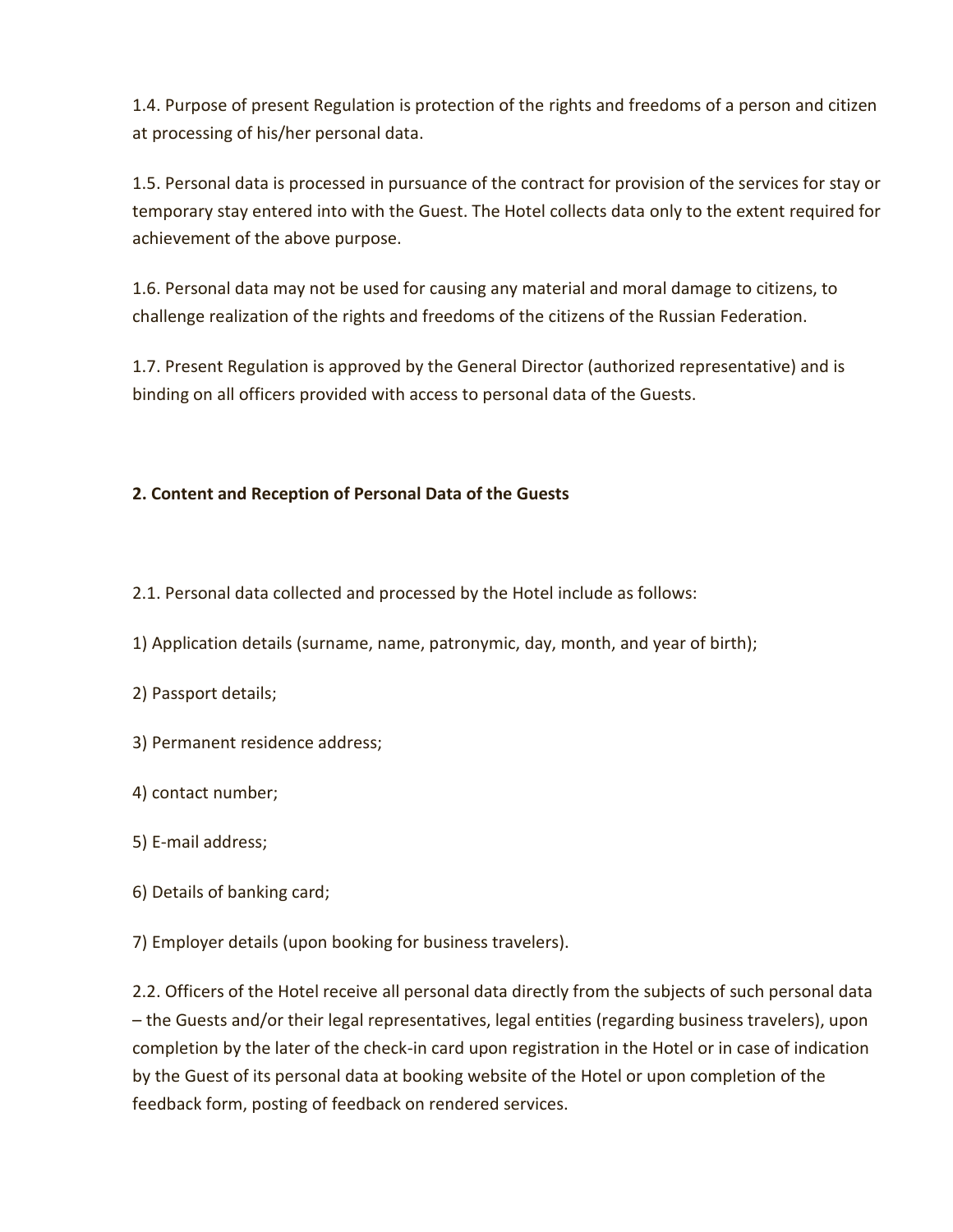#### **3. Processing and Storage of Personal Data of the Guests**

3.1. Processing of personal data in the best interests of the Guests involves Hotel operations for collection, systematization, accumulation, recording, storage, clarification (updating, amendment), use, distribution, depersonalization, blocking, destruction, and protection from the unauthorized access to personal data of the Guests.

3.2. It is required to obtain consent of the Guests for processing of their personal data since such processing if performed in pursuance of the contract entered into with the subject of personal data – the Guest.

During check-in procedure, the Guest shall complete the Consent for Processing of the Personal Data indicated in the Check-In Card. Check-in of the Guest in the Hotel means acceptance of the Consent. The Guest consents to processing by the Operator of his/her personal data indicated in the Check-in Card, booking application, and other documents upon conditions provided for in present Regulation.

3.3. Only officers of the Hotel, which are empowered to use personal data of the Guests and which have signed Non-Disclosure Agreement, may process personal data of the Guests.

3.4. List of officers of the Hotel provided with access to personal data of the Guests shall be determined by Decree of the General Director (his/her authorized officer, head of the branch).

3.5. Paper-based personal data of the Guests shall be kept in the structural subdivision performing check-in and allocation of the Guests in the Hotel.

3.6. Electronic personal data of the Guests shall be kept in local computer network of the Hotel, in electronic files and dossiers on personal computers of the head of structural subdivision in charge for check-in and allocation of the Guests, as well as officers empowered to process personal data of the Guests.

3.7. The Operator may use "cookies" technology. "Cookies" technology does not contain any confidential information. User of Hotel website, by going to website of the Operator and by using such website services, acknowledges that he/she had read and understood present Regulation,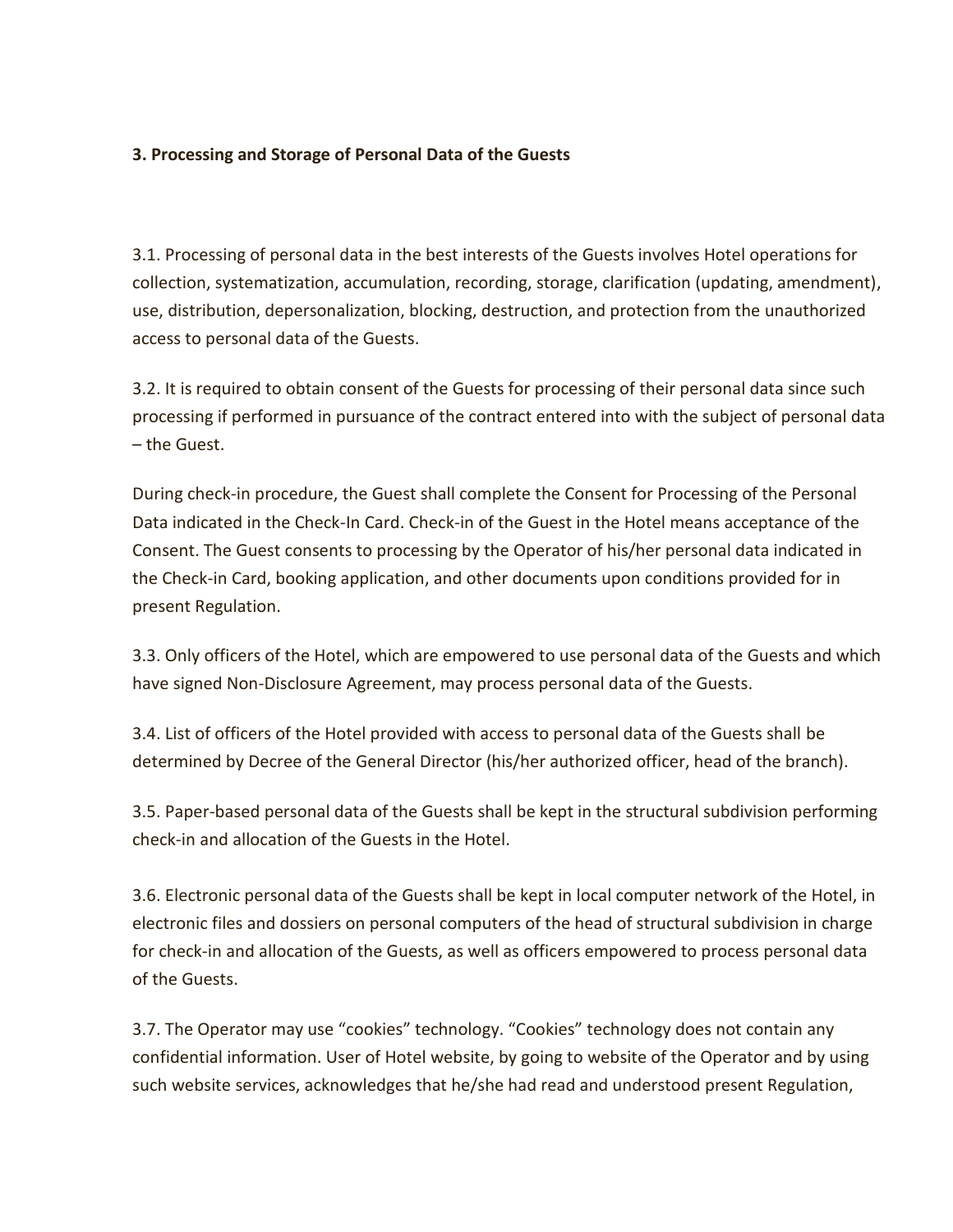including the procedures for collection and processing of the information, and consents to collection, analysis, and use of cookies, of which for statistics purposes.

3.8. The Operator receives information on ip-address of website user. This information shall not be used for identification of website user.

3.9. If the Guest / Visitor of Website posts information directly at the Operator's Website to make it public (for instance, for placement of feedback, participation in public chats directly maintained at Websites of the Operator, participation in surveys), the later shall not be liable for the information posted by the Guest/ Visitor of Website at Websites in publicly available form. Such information shall be deemed to be personal data made public by the subject of such personal data.

3.10. Upon completion of feedback form, sending of notifications, requests to the Operator, use of other Operator services through Websites of the Operator, Visitor shall acknowledge himself/herself with the terms of the User Agreement for processing of his/her personal data. Visitor consents with terms of the User Agreement by ticking relevant line on Website. It is recommended to stop using any Website services of the Operator if the User disagrees with any terms of the User Agreement. Continued use thereof means acceptance of all terms of the said agreement.

3.11. Personal data shall be stored in form allowing identification of the subject of such personal data, however no longer than it is required for processing of such personal data if term of storage of the personal data is not provided for in the effective law, contract entered into with the subject of personal data as the beneficiary or the principal, and present Regulation.

3.12. Processed personal data shall be destructed or depersonalized upon achievement of the processing objectives or if such processing is not required anymore, unless otherwise is specified in the effective law, present Regulation.

3.13. Destruction of media with personal data shall be done as follows:

• Paper-based personal data shall be destroyed so that to make it impossible to restore the document (use of shredders);

• Personal data stored in memory of personal computers shall be destroyed by deletion thereof from the memory of such personal computers;

• Personal data stored on a flash card, CD, and other media shall be destroyed by deletion of file from the media and, if required, by deactivation of such flash card or CD.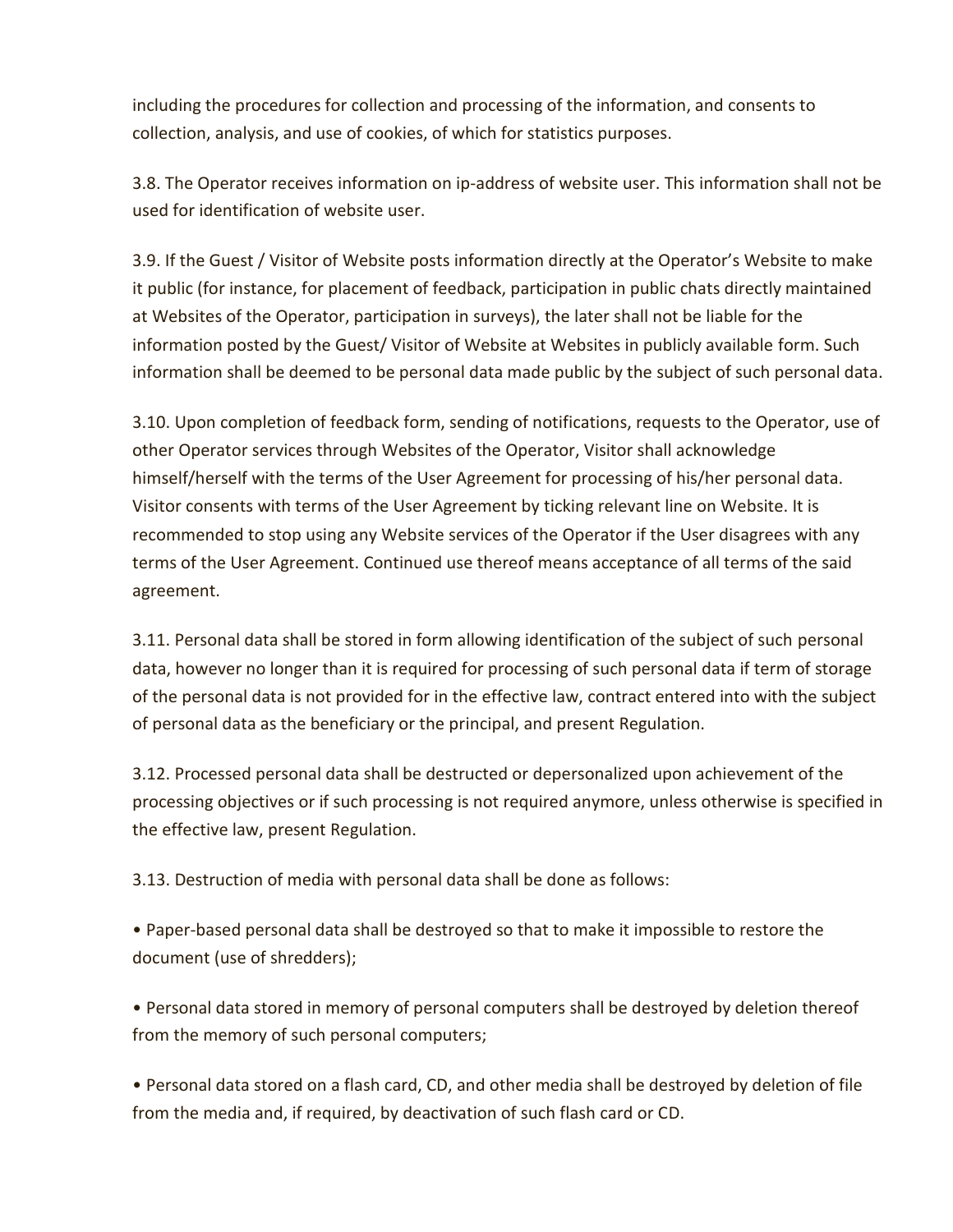3.14. Requirements to premises where personal data is processed:

3.14.1. Network equipment, servers shall be located in places inaccessible by the unauthorized persons (in special premises, cabinets, and boxes);

3.14.2. Paper-based personal data of the Guests shall be stored in locked cabinets, boxes;

3.14.3. Cleaning of the premises and technical maintenance of the personal data information systems shall be done under supervision of the persons responsible for such premises and equipment with adherence to measures preventing unauthorized access to personal data, information media, and information processing, transfer, and protection software and hardware.

# **4. Use and Transfer of Personal Data of the Guests**

4.1. The Hotel shall process Personal Data of the Guests solely for provision of services, for development of new products/services, for notification of the Guests on such products/services (of which by phone/e-mail), for sending of responses to enquires of the Guests, as well as in cases of disclosure of such data (information) to executive state and municipal bodies according to the law of the Russian Federation and for enforcement of the effective law of the Russian Federation.

4.2. Upon disclosure of the personal data of the Guests, the Hotel shall meet the following requirements:

4.2.1. Warn persons receiving personal data of the Guests that such data may be used only for the designated purposes and claim confirmation of adherence to such a rule from such persons. Persons receiving personal data of the Guests shall keep confidential the received information. It does not apply to depersonalized and publicly available data.

4.2.2. Provide access to personal data of the Guests to specially designated persons only. In such a case, the above persons shall be entitled to receive only such personal data, which is required for fulfillment of specific functions.

4.2.3. Upon cross-border transfer of the personal data, the Hotel shall satisfy itself that foreign state, to which such personal data is transferred, ensures relevant protection of the rights of subjects of such personal data.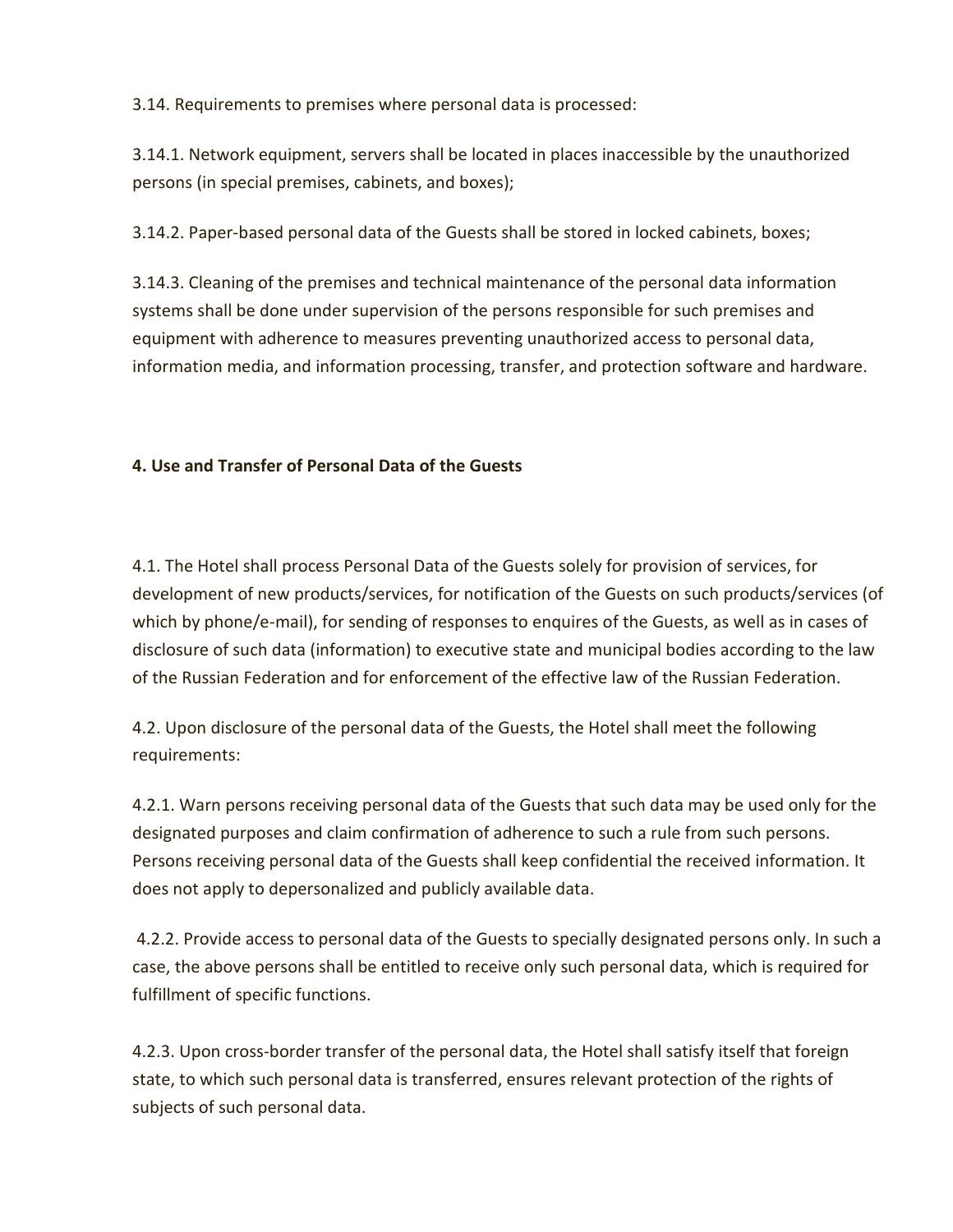4.2.4. Cross-border transfer of the personal data at the territory of foreign states without proper protection of the rights of subjects of personal data may happen in the following cases:

1) Upon written consent of the Guest;

2) in cases provided for in the international treaties of the Russian Federation on issues regarding issuance of visas, international treaties of the Russian Federation on rendering of legal assistance in civil, family, and criminal cases, as well as international treaties of the Russian Federation on readmission;

3) In cases provided in the federal laws if it is required for protection of foundations of the constitutional system of the Russian Federation, for assurance of the national defense and safety;

4) For performance of the contract entered into with the subject of the personal data;

5) For protection of life, health, other vital interests of the subject of personal data or other persons if it is impossible to obtain consent of the subject of personal data in written form.

4.3. It is prohibited to answer by phone or by fax any questions related to disclosure of information containing any personal data.

4.4. The Hotel may provide or transfer personal data of the guests to third parties in the following cases:

1) If such disclosure is required for adherence to the law, enforcement of the judicial act;

2) For rendering of the assistance in investigations performed by law-enforcement or other state authorities;

3) For protection of the legal rights of the Guests and the Hotel.

4.5. If the Guest waives his/her consent, the Hotel may continue processing without consent of the Guest upon the grounds specified in Clauses 2-11, Part 1, Article 6, Part 2, Article 10, and Part 2, Article 11 of the Federal Law Nr.152-FZ "On personal data".

4.6. It is prohibited to unify databases with any personal data processed for the non-matching purposes.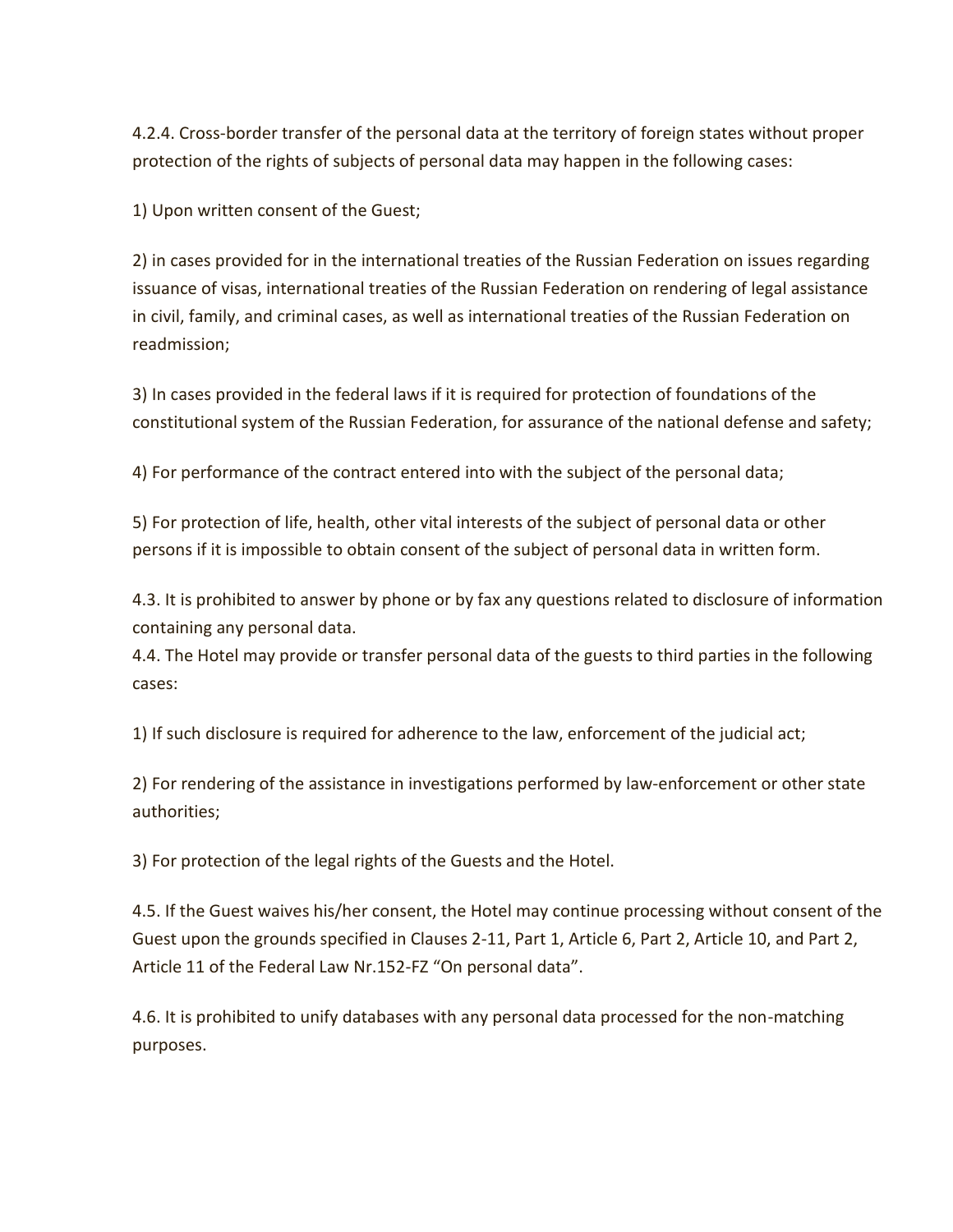#### **5. Protection of Personal Data of the Guests from the Unauthorized Access**

5.1. Upon processing of personal data of the Guests, the Hotel shall take necessary organizational and technical measures for protection of such personal data from unauthorized or accidental access, destruction, changing, blocking, copying, distribution, as well as from other wrongful actions.

5.2. In pursuance of the effective protection of personal data of the Guests it is required to: 5.2.1. Adhere to the procedure for collection, accounting and storage of personal data of the Guests;

5.2.2. Apply technical means of security, alarm;

5.2.3. enter with all employees involved in collection, processing, and protection of personal data of the Guests an Agreement or other document prohibiting disclosure of personal data of the Guests;

5.2.4. Take disciplinary action against officers guilty of violation of the provisions governing the collection, processing, and protection of personal data of the Guests.

5.3. It is prohibited to provide access to personal data of the Guests to officers of the Hotel lacking proper authorization.

5.4. Documents containing personal data of the Guests shall be stored in premises of the front deck ensuring protection from the unauthorized access to such personal data.

5.5. Access to electronic databases containing personal data of the Guests shall be protected by the following:

1) Use of licensed software products preventing unauthorized third party access to personal data of the Guests;

2) password system. Passwords shall be established by the system administrator and shall be notified in person to each officer provided with access to personal data of the Guests.

5.6. It is allowed to copy and to make extracts from personal data of the Guests solely on a needto-know basis with written permission of the manager.

5.7. Access of officers of the Company to personal data of the Guests shall be terminated simultaneously with termination of the labor relations or changes in the job duties of an officer or expulsion of an officer from the list of persons entitled to access the personal data. Upon dismissal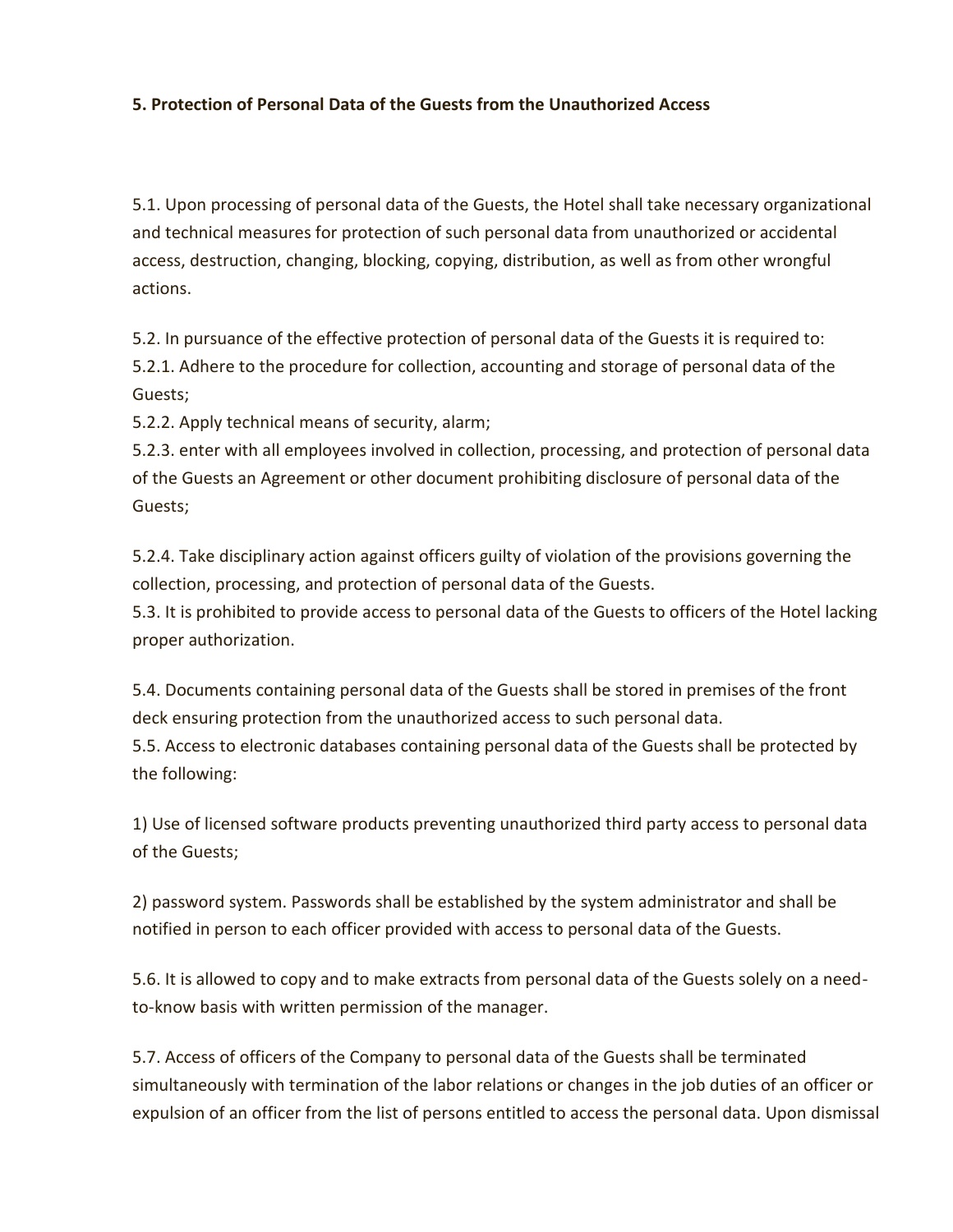of an officer, all media with personal data possessed and used by such officer on a need-to-know basis during his/her service in the Hotel shall be delivered to his/her direct supervisor.

5.8. Officers of the Hotel shall promptly notify their direct supervisor on loss or shortage of media with personal data, on third party attempts to obtain the processed personal data from any officer of the Hotel, as well as on the reasons and circumstances of possible loss of the personal data.

5.9. Upon collection and processing of the personal data by any officer of the Hotel, who obtains such personal data from the Guest or other person on a need-to-know basis, validity of the documents containing such personal data shall be inspected. Personal data of the Guest shall be processed by officers provided with access to relevant personal data of the Guests.

#### **6. Liabilities of the Hotel**

6.1. The Hotel shall as follows:

6.1.1. Process personal data of the Guests solely for rendering of hotel and other related services to the Guests.

6.1.2. Collect personal data directly from the Guest. If personal data of the Guest could be collected from the third party only, the Guest shall be notified on such a fact in advance and shall provide written consent. Officers of Hotel shall notify the Guests on objectives, potential sources, and methods of collection of the personal data, as well as on the nature of collectable personal data and on consequences of the Guest's denial of provision of the above written consent for collection thereof.

6.1.3. Not collect and not process personal data of the Guests concerning his/her ethnicity, nationality, political views, religious or philosophical beliefs, state of health, and sexual life, except for the cases provided for in the law or when the Guest make this information publicly available.

6.1.4. Provide the Guest or his/her legal representative with access to its personal data upon referral or upon reception of request containing number of the main identity document of the Guest or his/her legal representative, information on issuance date of such document and on the issuing authority, as well as handwritten signature of the Guest or his/her legal representative. Such request may be delivered in electronic form and may be certified by digital signature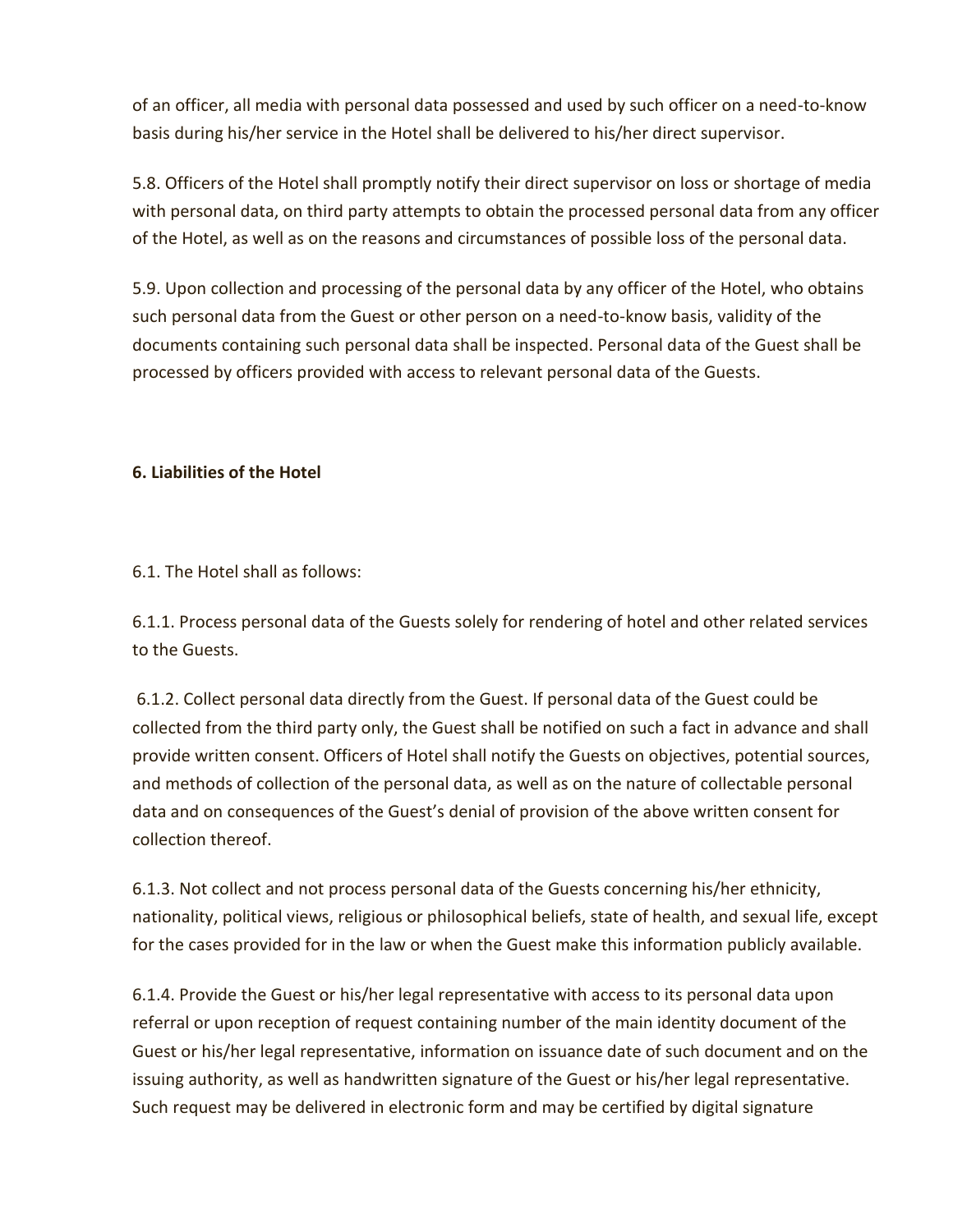according to the law of the Russian Federation. Information on availability of the personal data shall be provided to the Guest in an intelligible form and shall not contain any personal data related to other subjects.

6.1.5. Limit the right of the Guest to access its own personal data in the following cases:

1) personal data, including personal data obtained due to operational investigations, counterintelligence and intelligence activities, is processed in pursuance of the national defense, safety, and law enforcement;

2) personal data is processed by authorities arresting the subject of personal data, being accused of a crime, or presenting accusation of crime to the subject of personal data or applying pretrial restriction to the subject of personal data prior to presentment of accusation, except for the cases provided for in the criminal and procedural law of the Russian Federation, if acknowledgment of the suspect or accused with such personal data is permitted;

3) Provision of personal data violates constitutional rights and freedoms of other persons.

6.1.6. Ensure storage and protection of personal data of the Guest against their wrongful use or loss.

6.1.7. If the Operator detects any invalid personal data or wrongful use thereof, the Operator, upon referral or upon request of the subject of personal data or his/her legal representative or authorized body in charge for protection of the rights of subjects of personal data, shall block personal data related to specific subject as of such referral or request during the period of inspection.

6.1.8. If invalidity of the personal data is confirmed, the Operator shall clarify personal data and unblock them based on documents provided by the subject of personal data or his/her legal representative or authorized body in charge for protection of the rights of subjects of personal data.

6.1.9. Upon detection of any wrongful operations with the personal data, the Operator shall eliminate such violations within no more than three business days. If it is impossible to eliminate such violations, the Operator shall destroy personal data within no more than three days following detection of wrongful operations with the personal data. The Operator shall notify the subject of personal data or his/her legal representative, and the authorized body in charge for protection of the rights of subjects of personal data, if notice or request were served by the above body, on elimination of violations or on destruction of the personal data.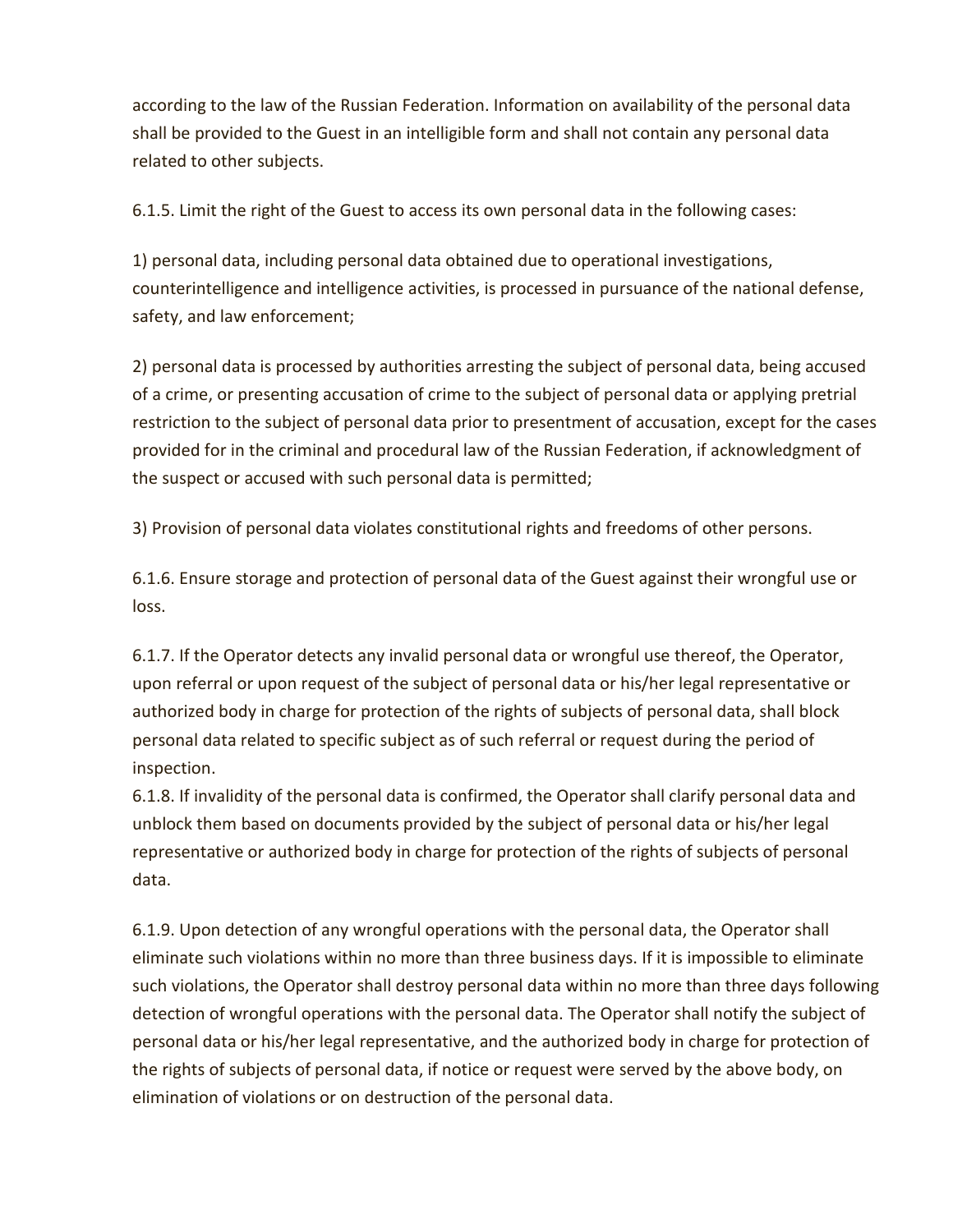## **7. Rights of the Guest**

7.1. The Guest is entitled to as follows:

1) access to information about himself/herself, including the information confirming processing of the personal data and purpose of such processing; processing methods of the personal data applied by the Hotel; information on persons provided with access to personal data or which may be provided with such access; list of processed personal data and source thereof, processing terms of the personal data, including terms of storage thereof; information on consequences of processing of the personal data for the Guest;

2) determine processing forms and methods of the personal data;

3) limit processing forms and methods of the personal data;

4) Ban distribution of the personal data not requiring consent of the Guest;

5) Amend, clarify, and destroy personal data;

6) Object wrongful actions or omissions related to processing of the personal data and claim relevant indemnification in trial manner.

7.2. The Guest may at any time refer to the Operator to change (update, supplement) his/her personal data or any part thereof, delete his/her personal data from the database of the Operator and its branches, having delivered to the Operator relevant written notification by registered mail with notification upon delivery at address: 129110, Moscow city, Suvorovskaya Square, building 2, block 3.

## **8. Confidentiality of Personal Data of the Guests**

8.1. Information on personal data of the Guests is confidential.

8.2. The Hotel ensures confidentiality of the personal data and shall not allow disclosure thereof to any third parties without consent of the Guests or other legal grounds.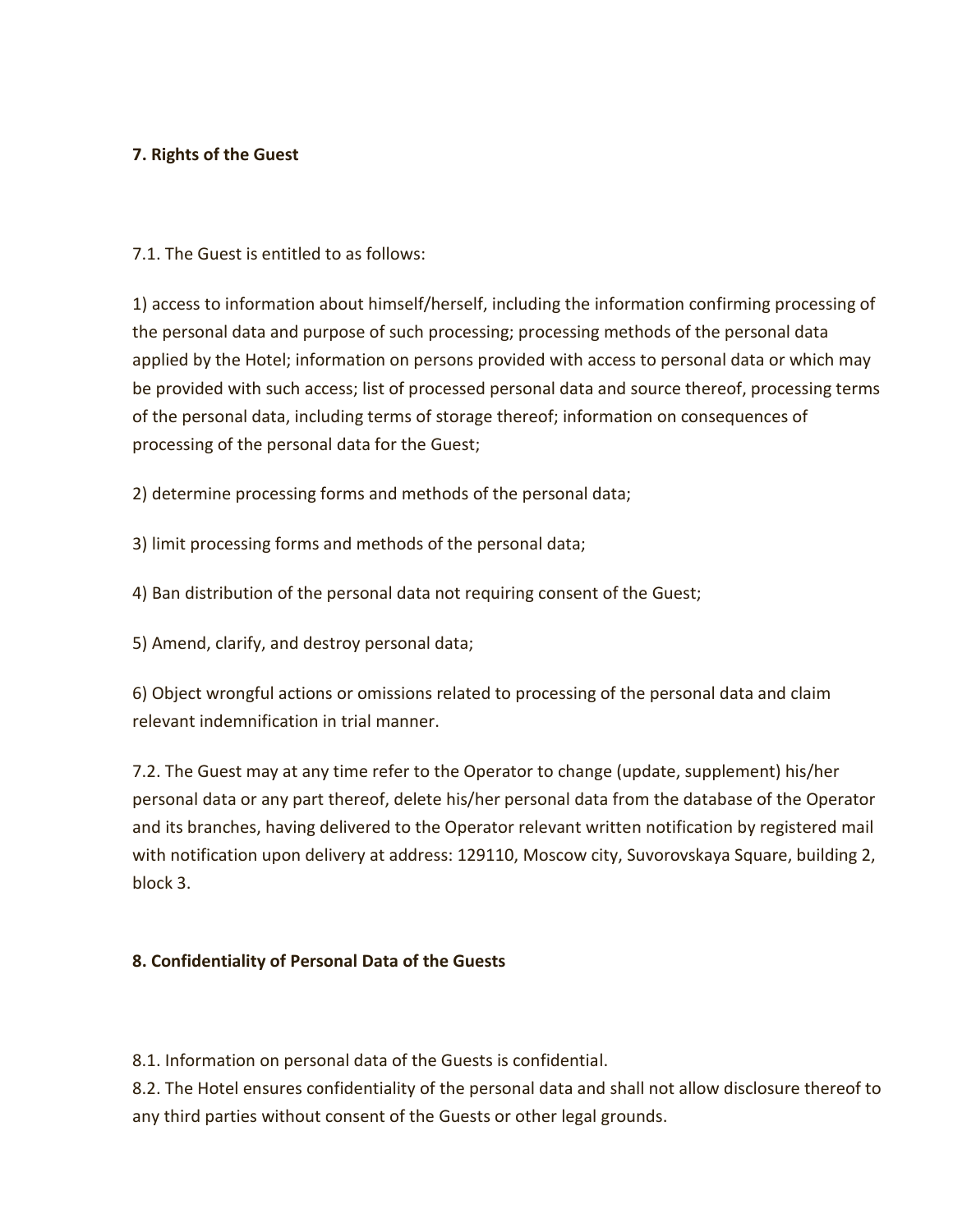8.3. Persons having access to personal data of the Guests shall comply with confidentiality policy, shall be notified on the need for compliance with the confidentiality policy. Due to confidentiality nature of the personal data, relevant safety measures for protection of the data from their accidental or unauthorized destruction or loss, and from unauthorized access, modification or distribution shall be established.

8.4. All confidentiality measures upon collection, processing, and storage of personal data of the Guests shall apply to all information media, both paper-based and automated.

8.5. Confidentiality mode of the personal data shall be cancelled in case of depersonalization or inclusion thereof to publicly available sources of personal data, unless otherwise is specified in the law.

# **9. Responsibility for Violation of the Statutory Provisions Governing Processing Personal Data of the Guests**

9.1. The Hotel shall be liable for personal data being in its possession and shall make its officers personally liable for adherence to the established confidentiality mode.

9.2. Each officer, having received any document with personal data of the Guest on a need-toknow basis, shall be solely liable for the safety of media and confidentiality of information.

9.3. Any person may refer to officer of the Hotel with the claim for violation of this Regulation. Any complaints and claims regarding the adherence to processing requirements shall be considered within three days following filing thereof.

9.4. Officers of the Hotel shall properly ensure consideration of requests, claims, and complaints of the Guests, and shall assist in enforcement of requirements of the competent authorities.

9.5. Persons found guilty in violation of the statutory provisions governing collection, processing, and protection of personal data of the Guests shall bear disciplinary, administrative, civil or criminal liability in accordance with the federal law.

## **10. Final Provisions**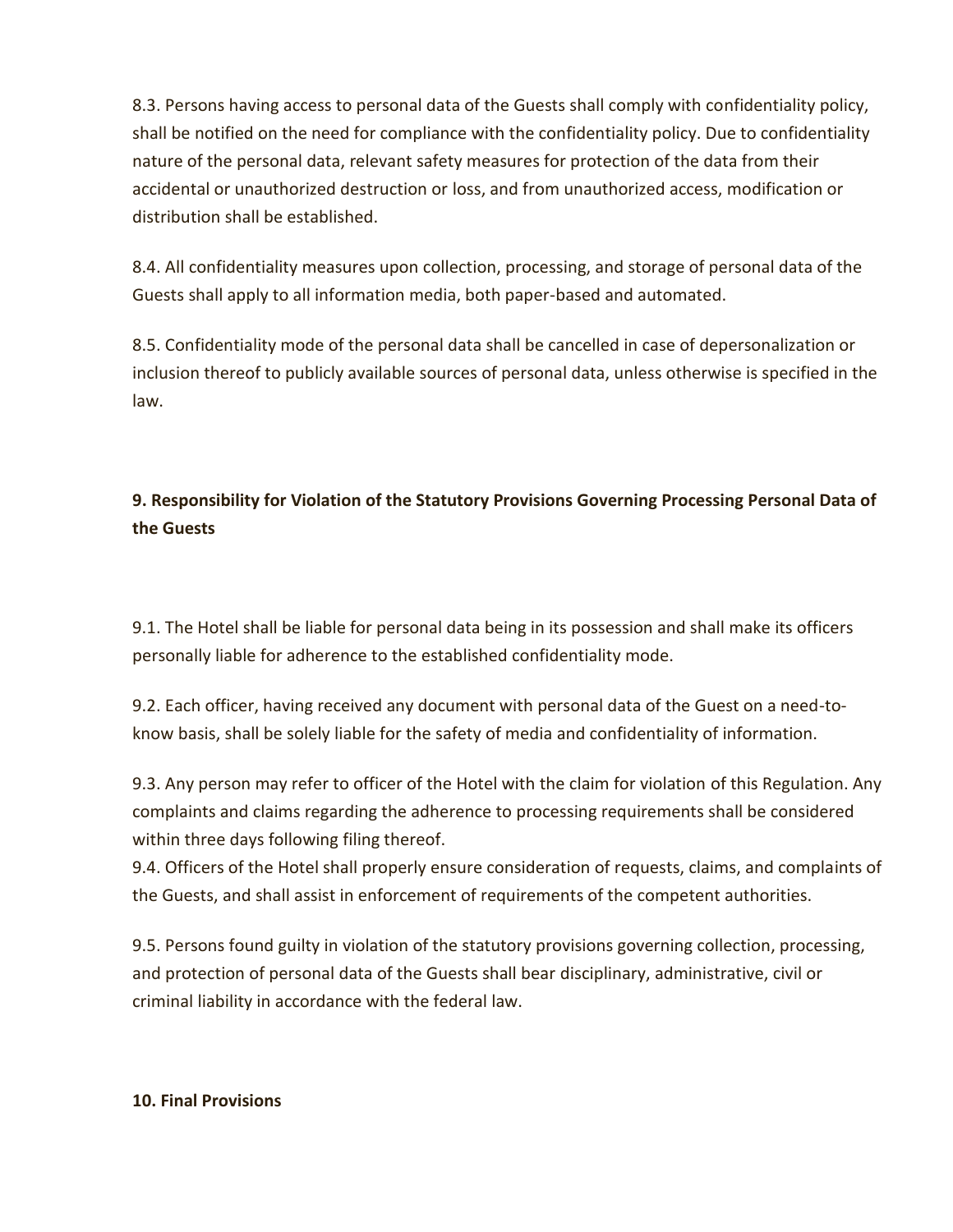10.1. Present Regulation is an internal document of OJSC "Slavyanka" Hotel Complex" and shall be published at the official website of OJSC "Slavyanka" Hotel Complex " - [www.slavhotels.ru,](http://www.slavhotels.ru/) as well as at websites of its branches (Hotels).

10.2. Officers responsible for safety of the personal data of OJSC "Slavyanka" Hotel Complex" shall control the adherence to present Regulation.

10.3. The following are annexes to the Regulation:

10.3.1. Form of Check-in Card

10.3.2. User Agreement (for placement at Websites).

## USERAGREEMENT

Having agreed with terms and conditions of this User Agreement, you provide consent to collection, systematization, accumulation, storage, clarification (update, modification), use, transfer to the Hotel, depersonalization, destruction of the personal data: surname, name, patronymic, e-mail address, phone number, and citizenship. Such personal data shall be requested for provision of ordered services to the Guest, for responding to enquiries of the Guest. Data shall be reflected in responses to requests, accounting records, statements, and voucher. Such data as e-mail address shall be used for obtainment of feedbacks on quality of the Hotel services. Present consent is provided by the Guest for performance of any operations with personal data, being in line with the law of the Russian Federation, aimed at achievement of objectives indicated in the user agreement, including online booking of the selected Hotel (if it is performed through feedback form), preparation of financial and accounting records, and obtainment of feedbacks on quality of the Hotel services.

If the Guest is provided with any advertizing and marketing materials, he/she is also provided with an opportunity of waiver of such materials in future.

By using Websites of OJSC "Slavyanka" Hotel Complex", including websites of its branches, by making an order, and by delivering of a request through the above indicated Websites, you accept present agreement. It is recommended to stop using present Website in case of disagreement with